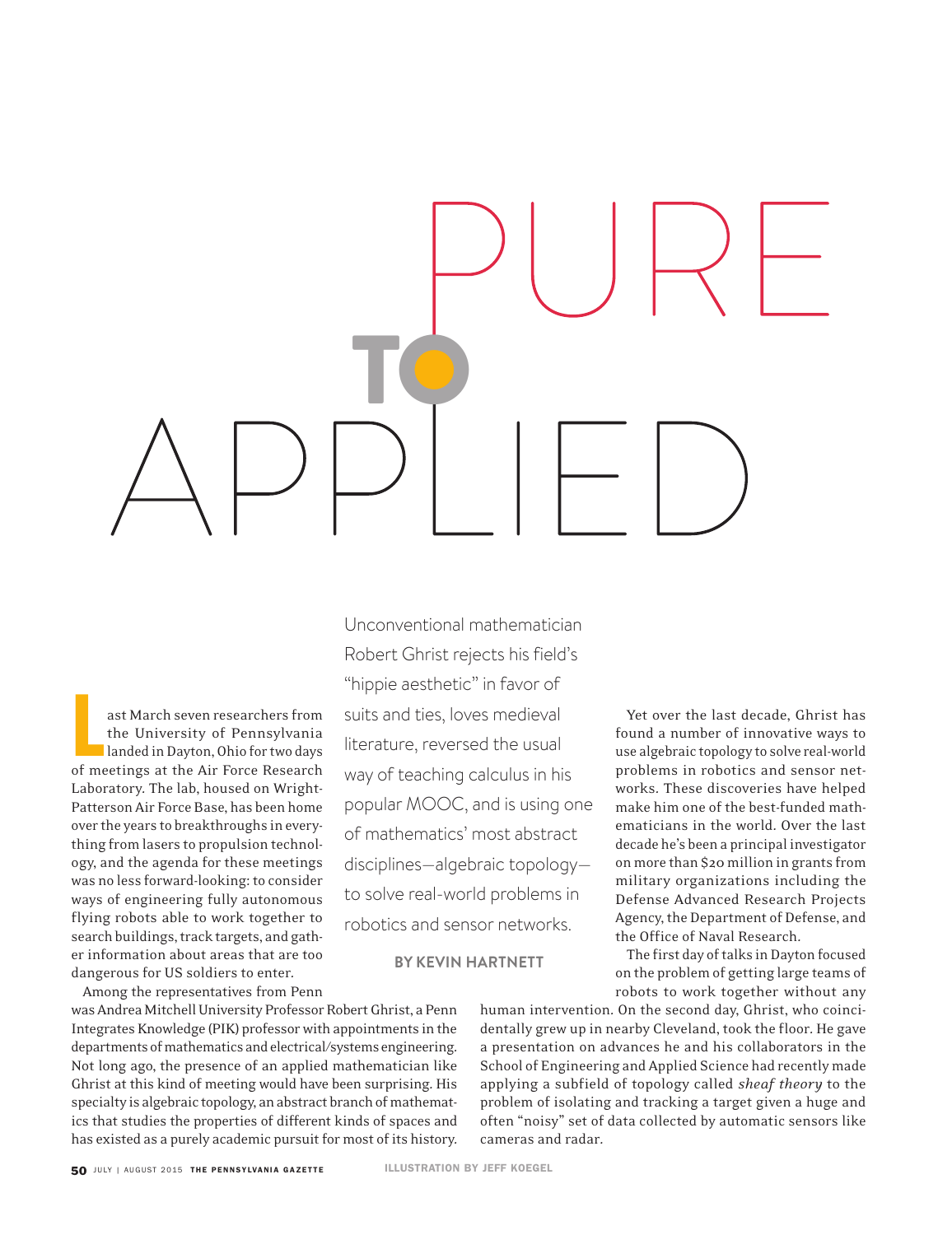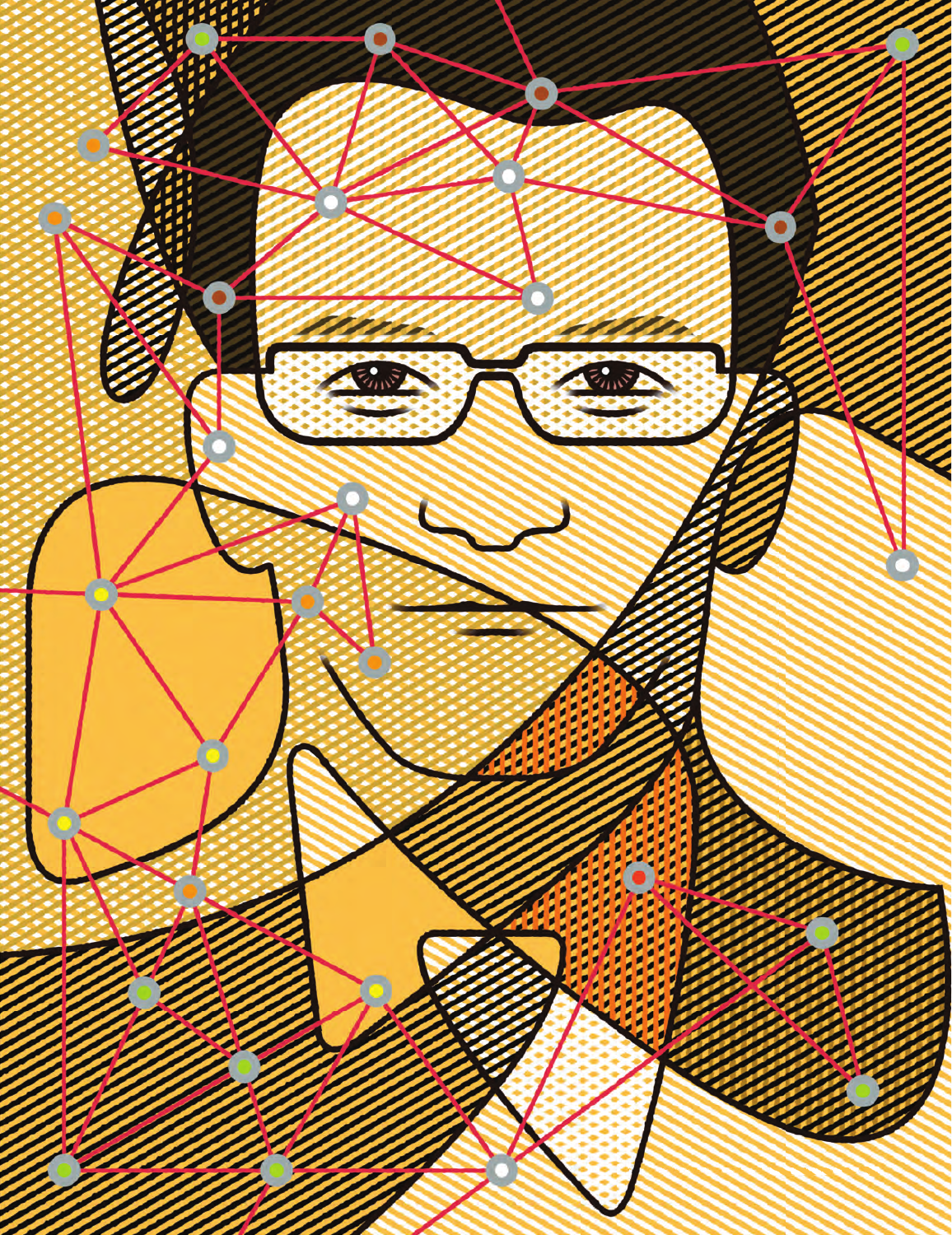"When I gave my talk I told a story, something like a fairy tale," Ghrist says, in which "Department of Defense investments in ostensibly basic or pure research led to techniques that were then able to be applied to a problem they clearly do care about."

In a follow-up call after Ghrist had returned to campus, Air Force scientists quizzed him on his ideas, wanting to know more about how the system he'd designed would translate from the laboratory to the real world. He likens the interaction to dealmaking. "They have specific problems with specific needs they're working on and we have specific tools with specific hypotheses we're working on," he says. "It's almost like a business negotiation [where each side says], 'Hey, are you willing to give on that?'"

**For** most of its history, topology has had very little to do with flying robots. The field was first developed in the late-19th ogy has had very little to do with flying robots. The century by, among others, the legendary French polymath Henri Poincaré. In mathematics, topology considers the properties of familiar kinds of spaces, like the circle, but also much more complicated spaces that can exist in infinitely many dimensions.

Topologists think of spaces in terms of their essential properties, and they don't worry about characteristics like length or angle measurement. Instead, topologists classify spaces in terms of their ability to be smoothly deformed into each other, without any cutting or gluing. For example, a hexagon is topologically equivalent to a circle, because you can turn one into the other by inflating the hexagon and smoothing out its edges. It's said that a topologist can't tell a donut from a coffee cup: They're both two-dimensional spaces (considering just their surfaces) with a single hole.

"Topology is the mathematics of the qualitative as opposed to the quantitative," is the way Ghrist explains it. "Most people are used to mathematics as expressly quantitative, as numerical, but there are lots of phenomena where a qualitative understanding is sufficient."

Topology grew quickly as a field during the 20th century, but didn't spill over into other areas. During this period many other branches of pure mathematics found important practical applications: linear algebra became arguably the essential tool of modern engineering;

and matrices, which had formerly been regarded as hopelessly esoteric, became indispensable in computer graphics.

Though it can take a long time, it's common for abstract mathematical discoveries to eventually give rise to important practical application, Ghrist says. "Most applications of mathematics undergo certain transitions, phase transitions like the changing of water from ice to liquid to gas," he explains. "What starts off as very pure and known only to mathematicians eventually crosses over into what I'd call applicable mathematics, where one sees what the application could be." Eventually, a concept progresses "from the pure to the applicable to the applied to finally [being] implemented and adopted, where people outside of mathematics are really using it."

For some branches of mathematics, like arithmetic and calculus, that translation took place long ago. For others, like topology, it is just getting under way. A decade ago topology had reached the applicable stage—it was clear that topology had a role to play in solving some important problems, especially in engineering, but the actual applications hadn't been worked out.

Back in 1998, Ghrist was involved in one such application, which would later play a role in bringing him to Penn. At the time, Ghrist was an instructor at the University of Texas, Austin, having finished his PhD at Cornell three years earlier. At Cornell, he'd studied under Philip Holmes, one of the most important dynamical-systems researchers of the past century (who's since moved on to Princeton). That experience, along with his undergraduate degree in mechanical engineering, made him a logical person for Daniel Koditschek—then at the University of Michigan, now the Alfred Fitler Moore professor of electrical and systems engineering—to cold-call when he found himself confronted by a problem that involved issues that come up when robots patrol a warehouse floor.

In the scenarios Koditschek was working on, the robots moved based on a method called *optical path navigation*, in which they used cameras to follow lines painted on the floor. Koditschek wanted to find a way to program the robots so that they'd never collide. This could be thought of as a complicated scheduling problem, or, Koditschek realized, it could be considered in a more subtle topological way.

In this view, you imagine all the possible positions of the robots as a "configuration space," in which each robot moves in a different dimension. Within that multi-dimensional space, there are some coordinates that should be considered off-limits because they are where the collisions would occur.

"Those spaces are not the traditional spaces of Euclidean mathematics that the Greeks taught us about," Koditschek says. "Those are more abstract spaces, so finding your way around those spaces really needs a collaboration between a person like Rob and me."

Koditschek and Ghrist came up with a solution that uses vector fields to allow robots who meet at an intersection to reason about which one should go through first. The vector fields perform a kind of instantaneous arbitration, nudging the robots toward a cooperative solution to the problem. They published their work in 2002; six years later, Ghrist's relationship with Koditschek helped lure him to Penn. Ghrist was drawn to the cutting-edge work Penn engineers were doing in robotics, and by the cross-disciplinary work he'd be able to do as a PIK Professor. "We would not have gotten Rob to Penn without that ability to be intimately connected to both schools at the same time," Koditschek says.

Ghrist explains his decision to come to West Philadelphia in similar terms. "This is one of the things that really attracted me to Penn, that I get to live fully in two departments, and I get to ping-pong my brain back and forth across 33rd Street," he says. "That really helps me think about what I'm doing in novel ways."

When he gave his presentation at the Air Force Research Laboratory, Ghrist was wearing a suit and tie—but the formality wasn't for the benefit of the military brass and scientists in attendance. He dresses the same way for his classes. One reason, he says, is to make an impression on his four school-age children about the importance of professionalism and hard work. And he also does it, he admits, as a kind of statement among his peers. "The mathematics culture in which I'm embedded has a proclivity for the dress-down—one might also say, the hippie aesthetic," he says. "I'm expressing my cultural rebellion."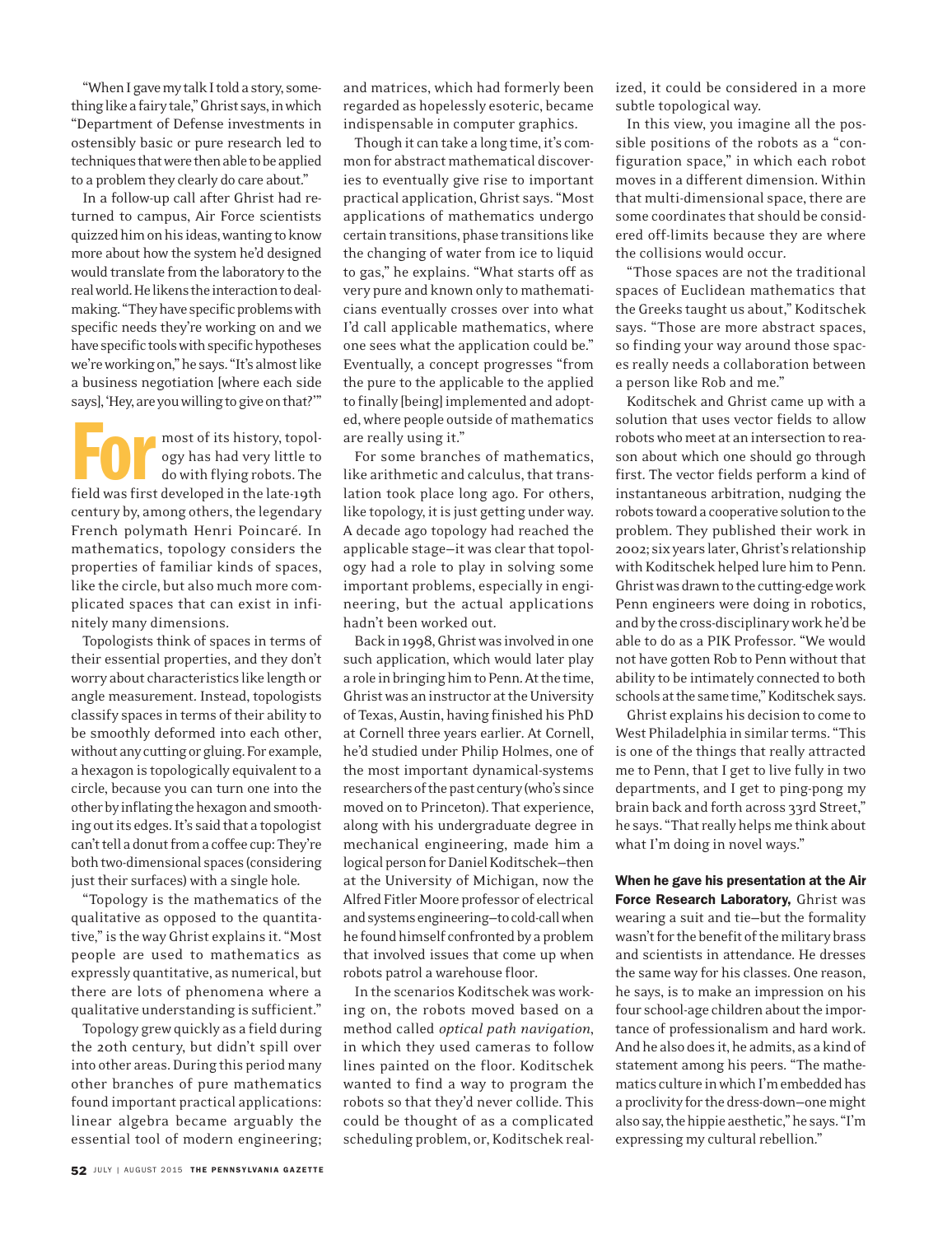This kind of against-the-grain thinking crops up in many areas of Ghrist's life. While a lot of his work may conjure visions out of futuristic science fiction, in his leisure reading he gravitates toward medieval literature because, he says, he likes living in that world. He loves the *Divine Comedy* most of all, and also the *Decameron* by Boccaccio and Boethius's *Consolation of Philosophy.* When asked why the period has such a hold over him, he starts to seem a little embarrassed. "It's kind of like talking about how much I love my wife. I certainly do, and I guess I'm happy to tell everyone on earth about it, but it's awfully personal," he says.

That affection for old works and worlds hasn't stopped Ghrist from embracing the new when it comes to educational methods. In 2013 he brought his unconventional thinking about math to a free online calculus course presented through Coursera ["MOOC U," Mar|Apr 2013]. The 13-week course, which has since attracted more than 100,000 students, includes many hand-drawn animations that provide a novel take on familiar concepts, like functions and integrals.

Ghrist says that the calculus course provides a glimpse of the way mathematics appear in his mind's eye. "When I'm teaching calculus or topology, my head is full of images. What I've striven to do in this calculus course is really show off the mathematics visually and in motion."

Vijay Kumar, the former UPS Foundation Professor of mechanical engineering and applied mechanics who was recently appointed dean of the School of Engineering and Applied Science ["Gazetteer," May|June], also thinks that Ghrist's take on calculus is indicative of how he approaches math in general. "He's taking a subject that's been taught for hundreds of years, and the way he teaches it is completely different," he says.

In an introductory video to the course, Ghrist emphasizes his decision to upend the standard sequence in which calculus concepts are taught. The beginning of the class focuses on the Taylor series, a way of representing functions that's usually taught toward the end of single variable calculus. It also places more emphasis than usual on asymptotics. Both choices, Ghrist explains in the video in a lilting voice, are meant to make calculus more conceptual and intuitive. This ability to see how familiar ideas could fit together in unexpected ways has also played a big role in Ghrist's success finding applications for mathematical tools.

"At some level everybody knows very similar things," Kumar says, "but it's how you architect those pieces of knowledge in your head and how you organize it, how you connect it, that differentiates you. I think [Rob] is very unique in what he does."

"Topology is the mathematics of the qualitative as opposed to the quantitative," Ghrist says. "Most people are used to mathematics as expressly quantitative, as numerical, but there are lots of phenomena where a qualitative understanding is sufficient.

**S**ince coming to Penn, Ghrist has spent a lot of time collaborating with engineers in the General Robotics, Automation, Sensing & Perception, or GRASP, Laboratory. Much of his work there has focused on technology for autonomous vehicles, which, rather than taking commands from a remote human operator, as many drones do, are able navigate an environment completely on their own. This ability is especially useful in places where good maps are lacking and GPS signals are unreliable, like the interior of a building or beneath the ocean.

The challenge robots face in these environments is akin to groping around an unfamiliar building in the dark. You don't know anything about the master layout and you can only gather small pieces of information: here's a door, here's a wall, here's what seems to be a column in the middle of a room. The key is to find a way to collect these local pieces of information and stitch them together to produce global knowledge about the properties of a space.

Local pieces of information, if combined correctly, can sum to an understanding that's greater than its parts. One way to see this is with a kids' brain-teaser. Imagine that someone draws a complicated curve on a piece of paper. The curve bends, twists, and doubles back, but never crosses itself, producing a very compli-

cated-looking maze. Now imagine a person standing on the inside of the maze, who wants to know whether she's stuck on the inside of a closed loop or has a path to get out. The answer won't be immediately obvious, but there's an easy way to find out: Draw a straight line from the person to the outside of the maze and count the number of times the line crosses walls in the maze; if the number is odd, she's stuck in the maze, and if it's even, she has a way out.

This calculation begins to get at the idea behind a tool topologists use called an *invariant*. Invariants come in many different forms, but altogether they are a way of probing the structure of spaces using an algebraic test. And what the maze example shows is that these kinds of simple tests can yield important knowledge about a space that might otherwise be too complicated to study.

"You're looking at just a couple bits of localized information, yet you're able to infer something global about [the maze]," Ghrist says. "Small pieces of local data can give you a global inference."

In some of the real-world problems Ghrist works on, these local pieces of information are gathered by swarms of robots. In February 2012 Kumar gave a widely viewed TED talk in which he demonstrated the capabilities of the autonomous flying robots developed in the GRASP lab ["Drone's Day Scenarios," Nov|Dec 2012]. In a video he showed during the talk, the palm-size quadrotors assemble in tight, agile formations and dart nimbly through obstacles completely on their own.

The robots in the 2012 video were not yet programmed with the ability to reason topologically. Those ideas were developed over the next several years, in collaborations between Kumar, Ghrist, and a postdoctoral fellow, Subhrajit Bhattacharya. Kumar says the move to topologically based algorithms has helped him create robots that are smaller, smarter, faster, and cheaper. Balancing these priorities means doing away with expensive sensors, like GPS devices, which create bulk and consume battery power.

"How do you make something small, with crappier sensors, and make them smarter?" Kumar says. "That means you have to make them better at representing information and reasoning about it, and that's where algebraic topology comes in."